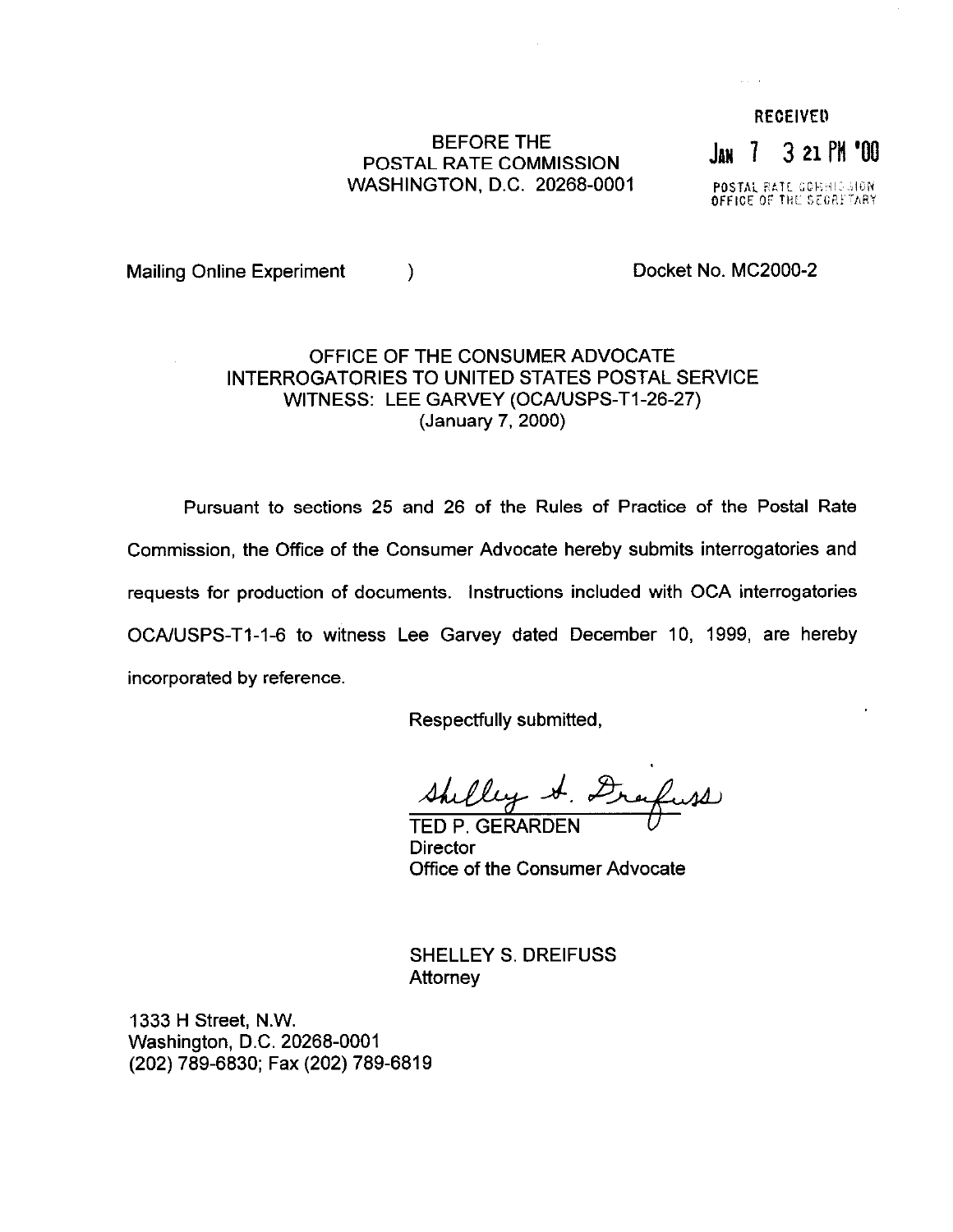OCAIUSPS-Tl-26. Please refer to your response to OCAIUSPS-Tl-17, where you

state that "The Postal Service has neither planned nor calculated time estimates

needed to implement any alternative production systems . . ." However, at page 4, lines

19-22, of your rebuttal testimony (USPS-RT-1) in Docket No. MC98-1, you state

Incorporation of a system using thousands of lookup tables into the Mailing Online system is simply not feasible given our current timetable, and would likely result in a delay of the service until some time later than March. 2000.

At the time of this statement, March 2000 was approximately 1 year after the filing of your rebuttal testimony on March 22, 1999,

Is the timetable in this statement still correct? That is, implementing a production system of the pricing formula (Equation 1) found in section 1V.B. of OCA witness Callow's testimony (OCA-T-100) in Docket No. MC98-1 would delay implementation of the Mailing Online service for approximately one year. Please explain your answer.

OCA/USPS-T1-27. Please refer to your response to OCA/USPS-T1-17, where it states "These difficulties alone justify my opinion that there is virtually no realistic likelihood that Postal Service management would even consider asking the Governors to implement such a system [as proposed in OCA-TIOO in Docket No. MC98-I] during an experiment intended simply to determine whether Mailing Online constitutes a viable product."

Assume, instead, the Commission recommends a Mailing Online service for the experiment with the following attributes: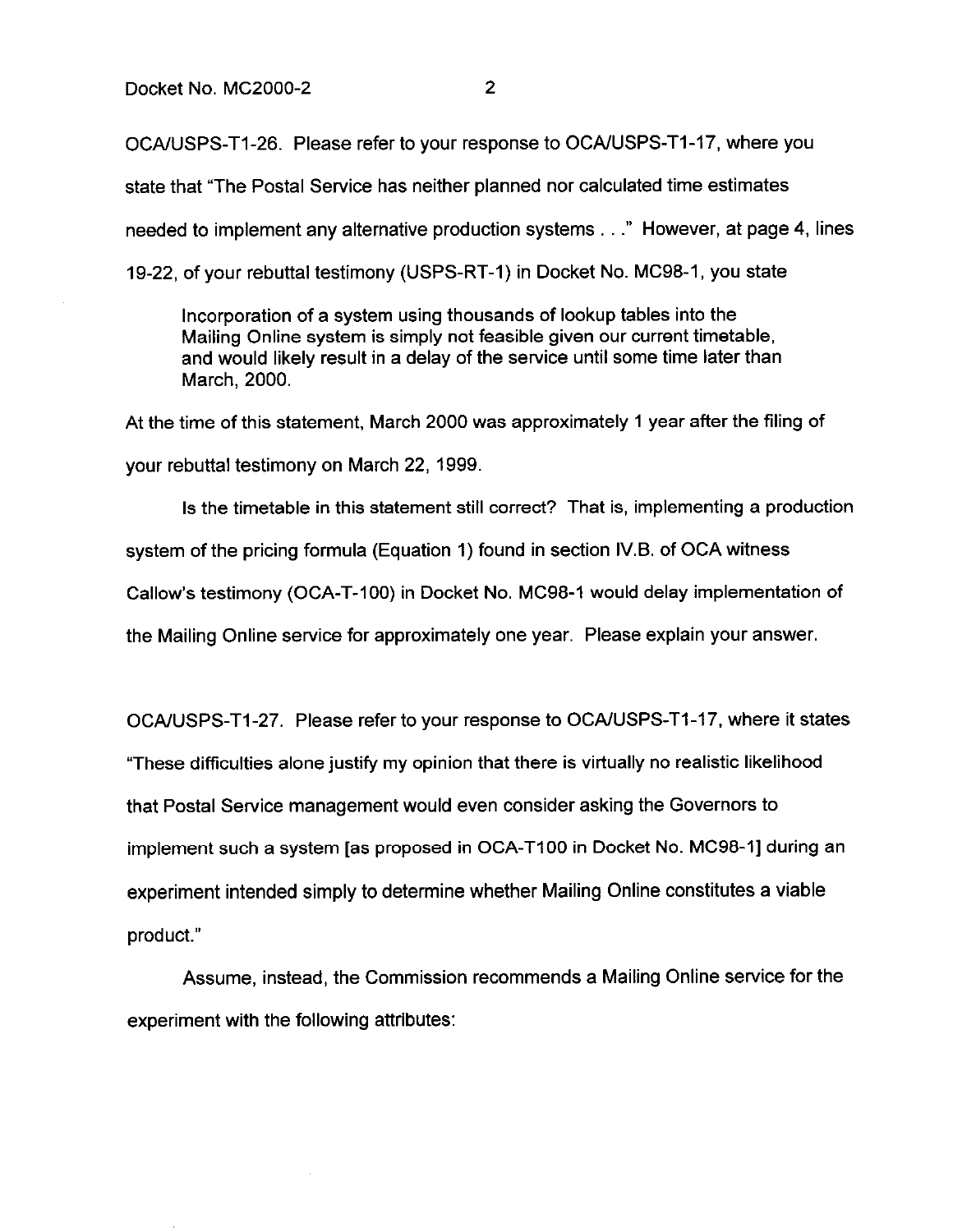- Offering postage charges consisting of Automation Basic for First-Class, or Automation Basic for Standard (A) Mail for all Mailing Online mailpieces, as proposed by the Postal Service, during the first 18 months of the experiment
- The collection of volume data on the actual level of presortation achieved for each job type and page count during the first 18 months of the experiment
- At the end of the first 18 months of the experiment, the calculation of an experience-based weighted average rate for each job type and page count based upon the actual presorting experience of the Postal Service during the first 18 months of the experiment
- Offering postage charges reflecting the experience-based weighted average rate for each Mailing Online mailing of a given job type during the second 18 months of the experiment
- Modification of the Mailing Online system software to incorporate the presortlevel volume data by job type and page in "look-up" tables by class for use in calculating postage charges during the second 18 months of the experiment Please discuss the likelihood that Postal Service management would consider asking the Governors to implement a system for the experiment with the attributes assumed above.